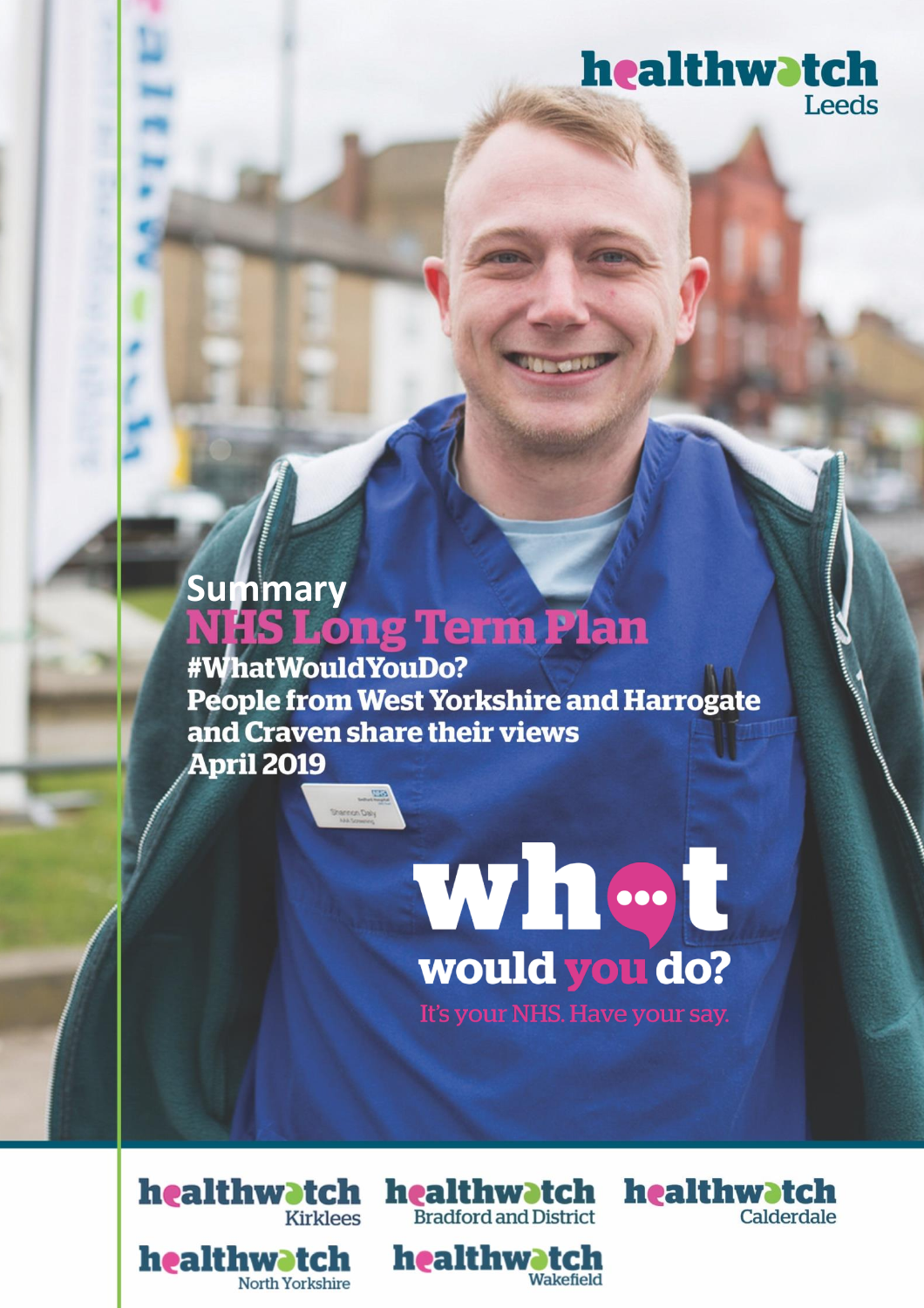# **Summary**

## **Introduction**

In 2018, the government announced that the NHS' budget would be increased by £20 billion a year. The following January, the NHS in England published a 10-year plan for spending this extra money, covering everything from making care better to investing more money in technology.

The plan sets out the areas the NHS wants to make better, including:

- **Improving how the NHS works so that people can get help more easily and closer to home;**
- **Helping more people to stay well;**
- **Making care better;**
- **Investing more money in technology.**

For more information about the NHS Long Term Plan, visit <https://www.longtermplan.nhs.uk/>

West Yorkshire and Harrogate (WYH) Health Care Partnership were asked to formulate a local plan in response, specifically a 5-year strategy. To ensure this reflected what local people want, our six Healthwatch organisations were commissioned by Healthwatch England to find out local people's views. To do this, we used two surveys and 15 focus groups, engaging with 1806 people in total over a period of two months.

This report sits alongside two reports that the WYH Care Partnership have also completed. One brings together previous information regarding people's thoughts about digitalisation and personalisation; and the other is an engagement and consultation mapping report which sets out the work that has taken place in the six local areas and at a West Yorkshire and Harrogate level.

**Key Findings: General survey and focus group**

• People told us that the main things they do to keep healthy and well are **exercise and healthy eating**. People wanted support from the NHS and its partners to make it **easier and affordable to keep fit and eat healthily**, as well as more pro-active **support around weight loss**.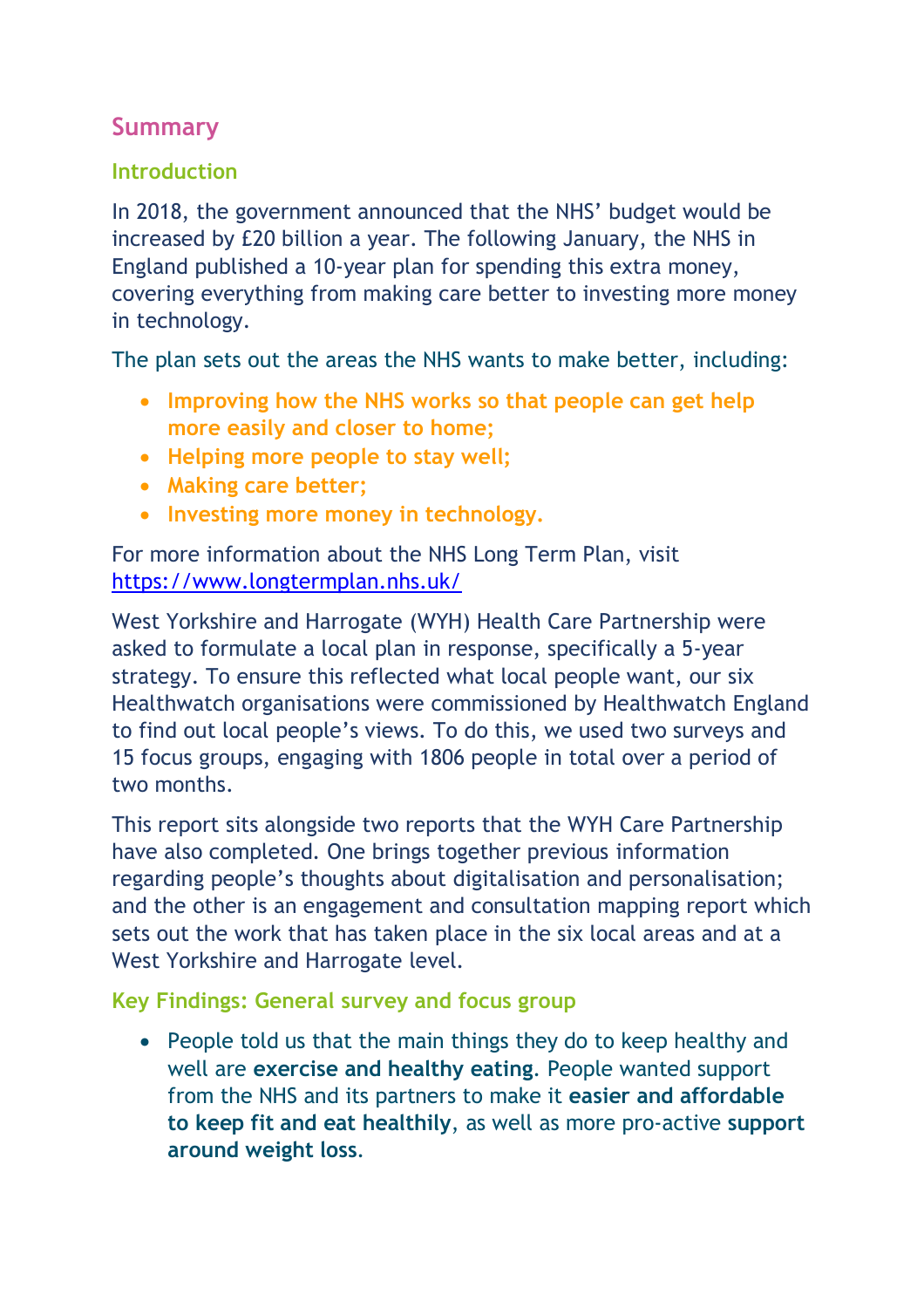- There was a commitment to **self-care** from people who responded to our survey. 9% of people told us that the NHS could help them with this by providing **more information and advice** about healthy lifestyles and how they can better monitor their own health. People were also keen for more prevention of ill health through increased access to **regular general check-ups** as well as screening for specific conditions.
- People want the NHS to provide **easier access to appointments**, mainly with their GP but also with hospitals. Access to appointments was the single most mentioned theme (18% of responses) when people were asked what the NHS could do differently to help them stay healthy and well. The speed with which people could make an appointment was cited as one of the most important things for people when talking to health professionals about their care. People wanted the option of longer appointments, more appointments outside working hours, more appointments available to book online (including same-day appointments) as well as more availability of virtual and telephone appointments.
- **Mental health** was a recurrent theme running throughout responses to many of the questions in the survey. The main findings were:
	- People wanted mental health services to be **more accessible** for people of all ages, with shorter waiting times and easier and quicker assessments.
	- People felt that the **waiting times** for counselling and therapy were far too long, risking a detrimental effect on a person's mental health during the wait.
	- We were told that there needs to be **better emergency support** for people in mental health crisis, and current services are not working well.
	- Mental health services need to be more appropriate and **accessible for people with autism, deaf people and speakers of other languages** who may need an interpreter.
	- There should be more investment in **community support** before people reach crisis point.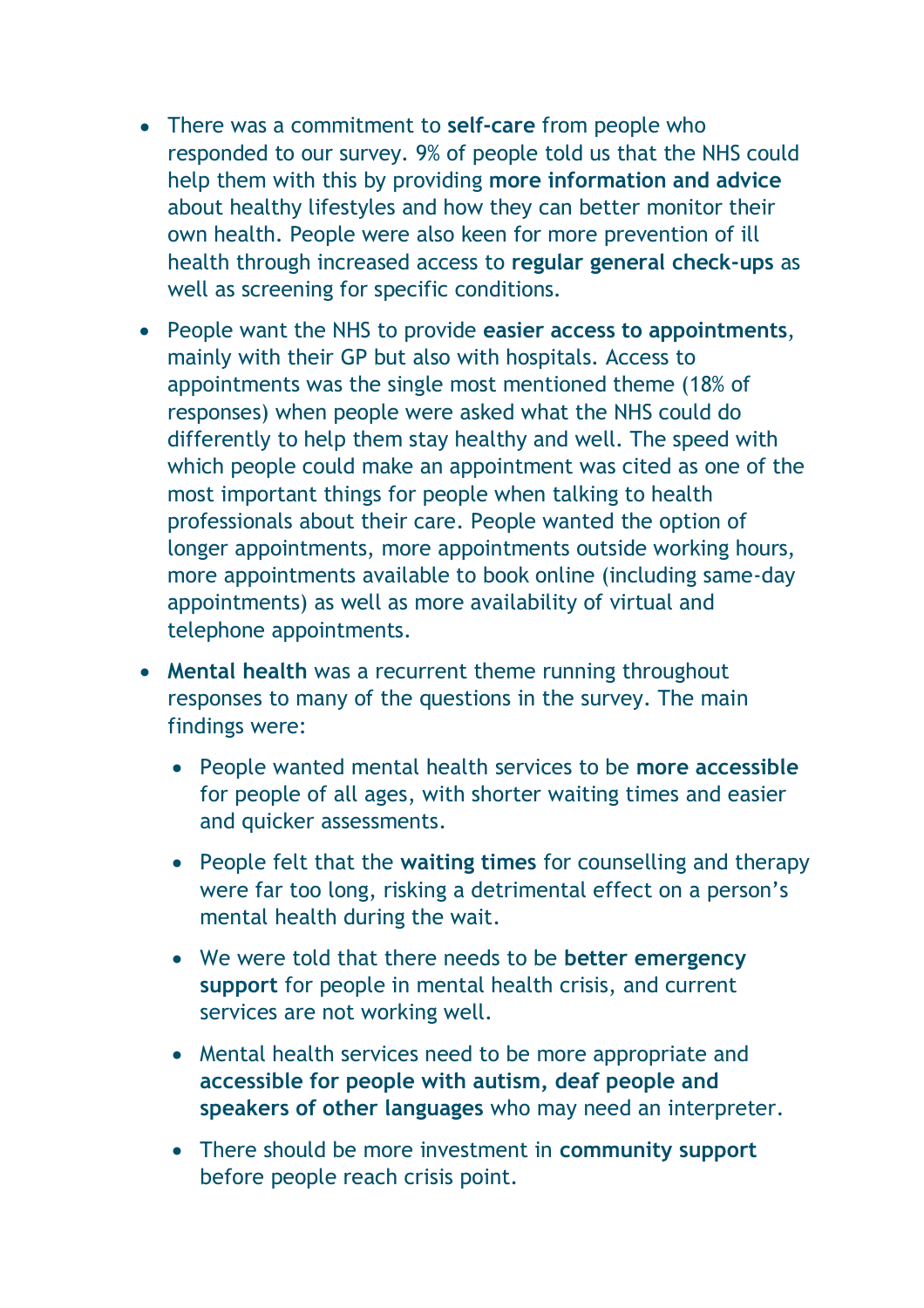- People want to see more of a focus on prevention of poor mental health through **raising awareness around looking after your mental health** and how to help yourself (e.g.: running mental health first aid courses and general awareness sessions in schools and communities).
- **Children and young people's mental health services** were highlighted as an area of concern. Respondents said in particular that referral thresholds were too high and waiting lists too long, and they also cited concerns about the detrimental effects of children having to travel to inpatient units out of area.
- People who were using **digital services** told us that they were mainly booking appointments, ordering repeat prescriptions, finding information and making contact with health professionals. The positives cited for digital services were that they were **convenient and easy to use.** Negatives that were mentioned were that there is not enough access for online patients (e.g.: to appointments or medical records) and that some digital services needed to be **more user-friendly and joined up** with other health and care service systems.
- Whilst the majority of people were in favour of having the option to access the NHS digitally, more than 500 people (41% of respondents) told us about **barriers to using online services**. These included **access to digital technology** (e.g.: not having a suitable device or internet access) and **lack of skills and confidence**. People were concerned that too much dependence on digital technology could create **inequalities** in the system, where particularly older or disabled people and those on low incomes or with language or literacy issues were disadvantaged. Many people were also clear that personal contact was important to them and may be a factor in whether or not they would choose to access the NHS digitally.
- When asked where they would go for an **urgent medical need** (other than A&E or their GP), the majority of respondents told us that they would either call NHS 111 (31%) or attend a minor injuries unit/urgent care centre (22%) or other urgent care provider (31%). A significant number of responses (16%) indicated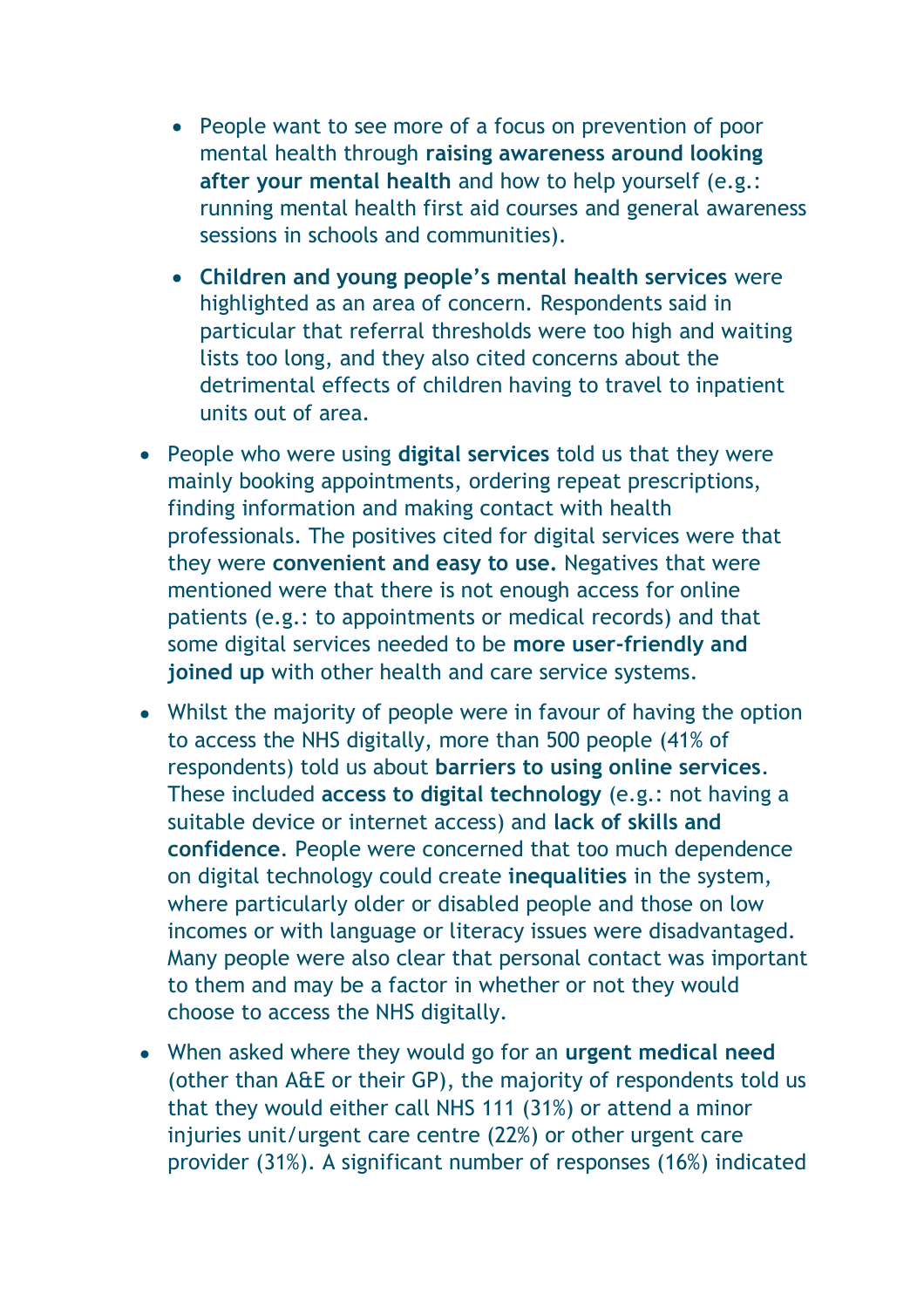people weren't sure where to go. There was also **much confusion around the difference between minor injuries units, urgent treatment and walk-in centres**.

- The majority of respondents were satisfied or very satisfied with their experiences of the different **urgent care services** in the last 12 months. The highest rates of dissatisfaction were with out of hours GP services (i.e.: out of hours telephone consultations, home visits, or referral to another GP practice) which had an average dissatisfaction rate of 27%.
- 21% of responses mentioned **education as being crucial to ensuring children and young people live healthy lives** and have the best start in life. This included the NHS and its partners educating parents and carers about making healthy lifestyle choices for their children. Schools were cited as having a key part to play and people felt that there should be a whole system approach to children's health and wellbeing, and for it not just to be the responsibility of the NHS.
- As well as education, **early support** was an area that people saw as key to children living healthy lives. This included supporting mothers during pregnancy, supporting families with new-born babies, early diagnosis of conditions and support through childhood.
- 22% of people who answered the survey question about **personalised care** were unable to give a definition of it, either because they didn't know, hadn't heard of it or said it wasn't applicable. This figure was higher for BAME communities (37%) and young people aged 15 or under (33%). Those who were able to give a definition understood some of the different elements of it. This included recognising that it is about what matters to individuals and that they are at the centre and a key partner with choice and control over their care. People also mentioned how personalised care looks at the person as a whole and includes physical and mental health, as well as other factors such as housing, family and support networks.
- **Communication** came up throughout the survey responses as key to good personalised care. Primarily people told us they **wanted to be listened to and spoken to as individuals**, as well as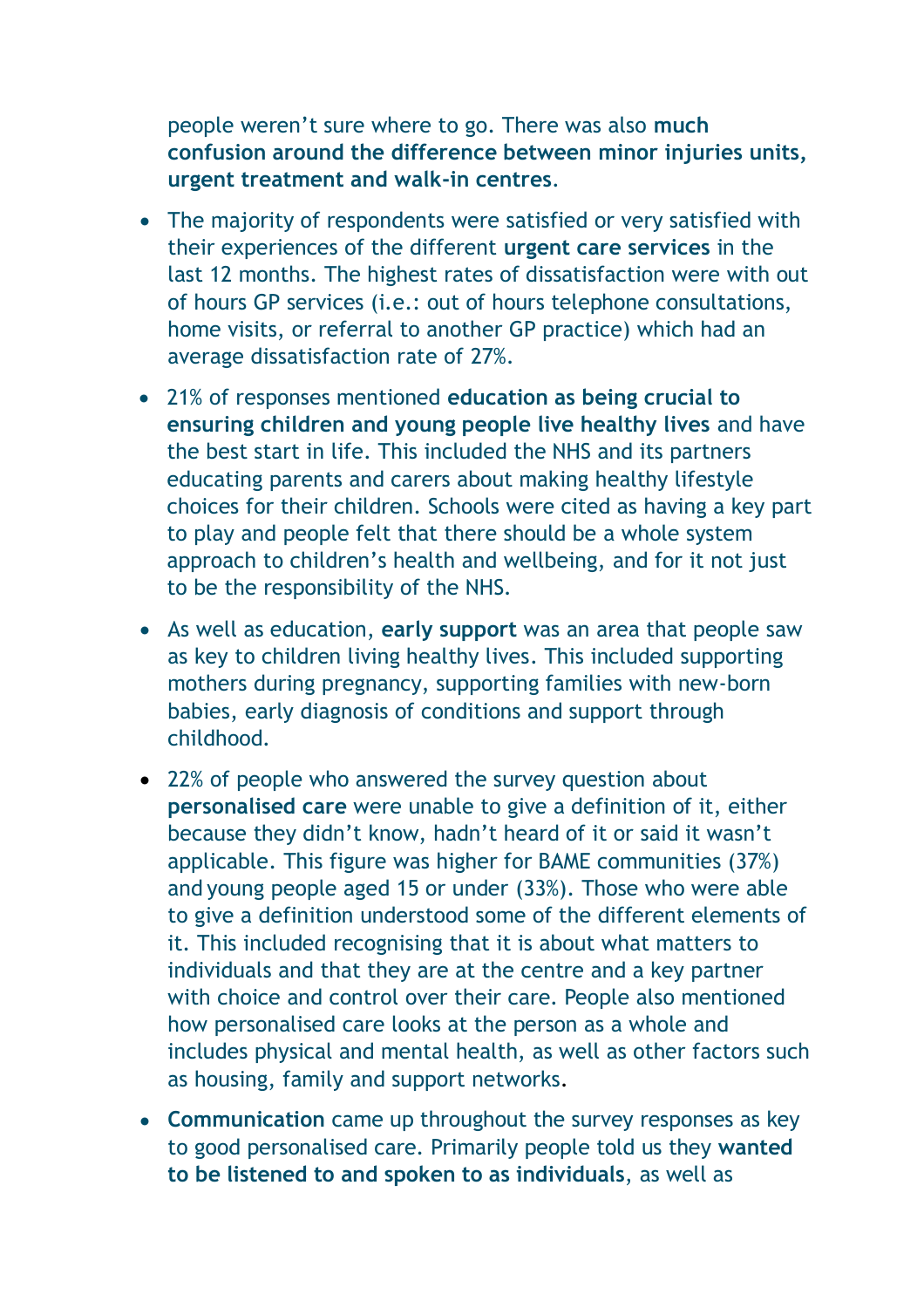**treated with dignity, care, compassion and respect**. Particular communication issues were raised by people with sensory impairments around making information accessible and adhering to the **Accessible Information Standard.** 

• When people were asked if they could change one thing about the way the NHS works, the most common response was that people wanted it to be **more efficient**. People wanted to see a change in the structure so that there is less management, more efficient administration systems and more front-line staff who are well trained, supported, and have a good work environment.

### **Key Findings: Specific Conditions survey**

- People with physical conditions are **generally more satisfied** with the initial support they get than people with non-physical conditions (see p.69 for definitions of physical and non-physical conditions).
- People with physical conditions are **more likely to get support** quickly than people with non-physical conditions.
- People with non-physical conditions are **more likely to find ongoing support** inaccessible and unsatisfactory.
- Having more than one condition often **makes it harder to get initial support**, especially if you have non-physical conditions.
- Ongoing support is most likely to be considered helpful when it involves **reliable, regular person-to-person contact**.
- Respondents feel that ongoing support could be improved if it were made **more reliable and personalised and if it recognised their emotional needs.**
- People with **mental health conditions** are particularly likely to feel their ongoing support is inadequate because they have been given the **wrong diagnosis or therapy**.
- **Cancer services** often provide **effective communication**, whereas mental health and autism services' communications are often felt to be inadequate.
- Most people **get around in their own car** and are **willing to**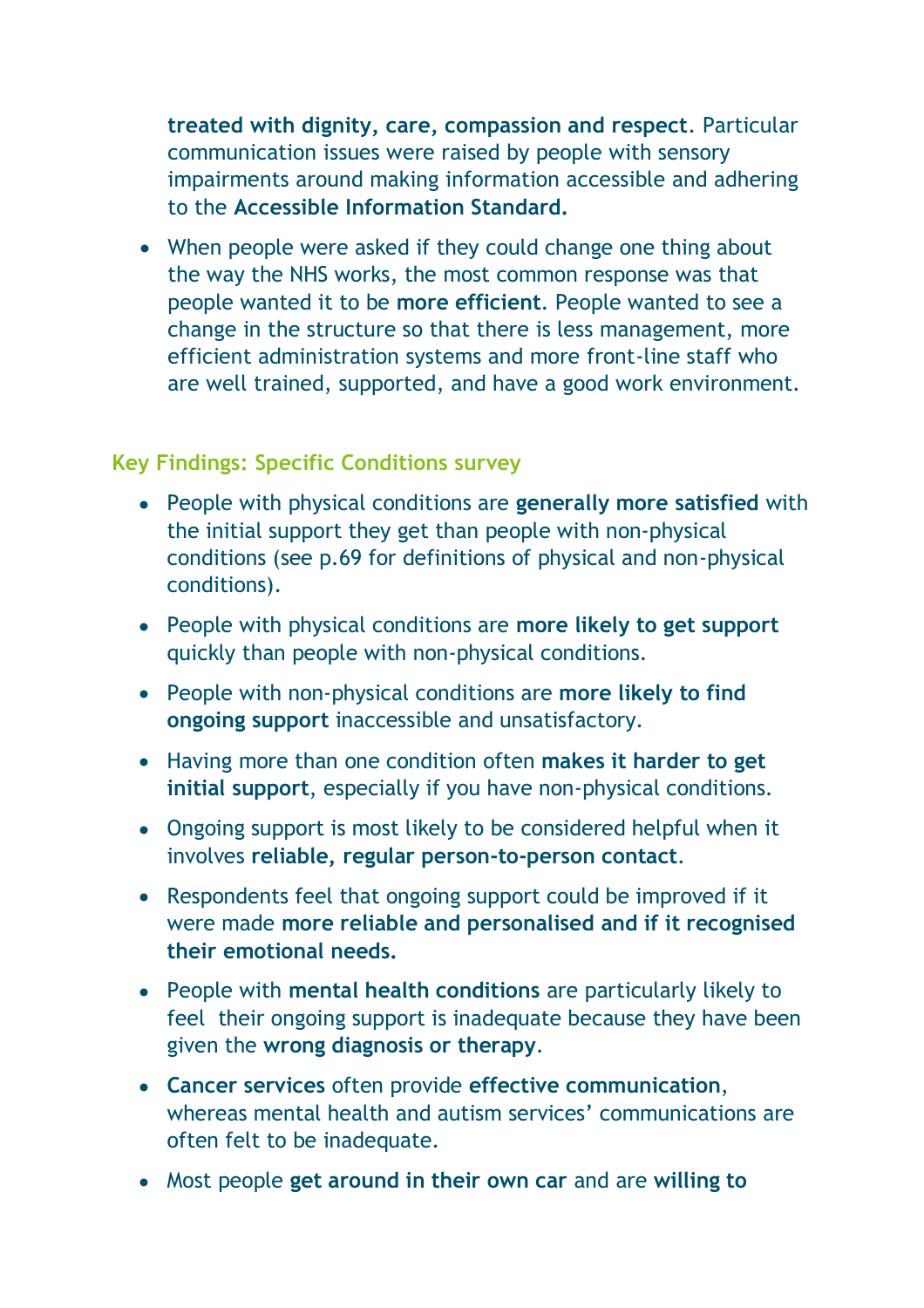**travel slightly longer to see a specialist than to get a diagnosis**.

• At the beginning of the care process, people prize speed over familiarity with health professionals, but once they are in a treatment routine they prefer familiarity over speed.

#### **Next steps**

This report will be shared with West Yorkshire and Harrogate Health and Care Partnership. We will work with them to ensure that people's views expressed in this report are taken into account throughout their five-year strategy. We will also share the content of this report with as many other strategic partners as possible in health and care and beyond.

We will share findings with people who took time to share their views and the report will be published on all of the West Yorkshire and Harrogate and Craven local Healthwatch websites, as well as the West Yorkshire and Harrogate Health and Care partnership website.

Each local Healthwatch involved in this piece of work will also be looking at the data for their local area to pull out any local variations and themes.

### **Response from West Yorkshire and Harrogate Care Partnership**

We are delighted that Healthwatch colleagues have reached over 1800 people with the local survey on digitalisation and personalisation, as well as many others for the long-term health conditions national survey. It's also helpful to read further comments gathered on other areas of our health and care work, including the importance of: *'partners working together to make it easier and affordable for people to say fit and eat healthily,* as well as *'more pro-active support around weight loss';* and concerns around *'better emergency support for people in mental health crisi*s' – an area we are working hard to address together.

It's also heartening to hear that as well as the surveys, local Healthwatch colleagues have coordinated over 15 focus group sessions across the area with seldom heard people from different equality groups such as those with mental health conditions; dementia and carers, LGBTQ, disability, faith groups and young people. The voice of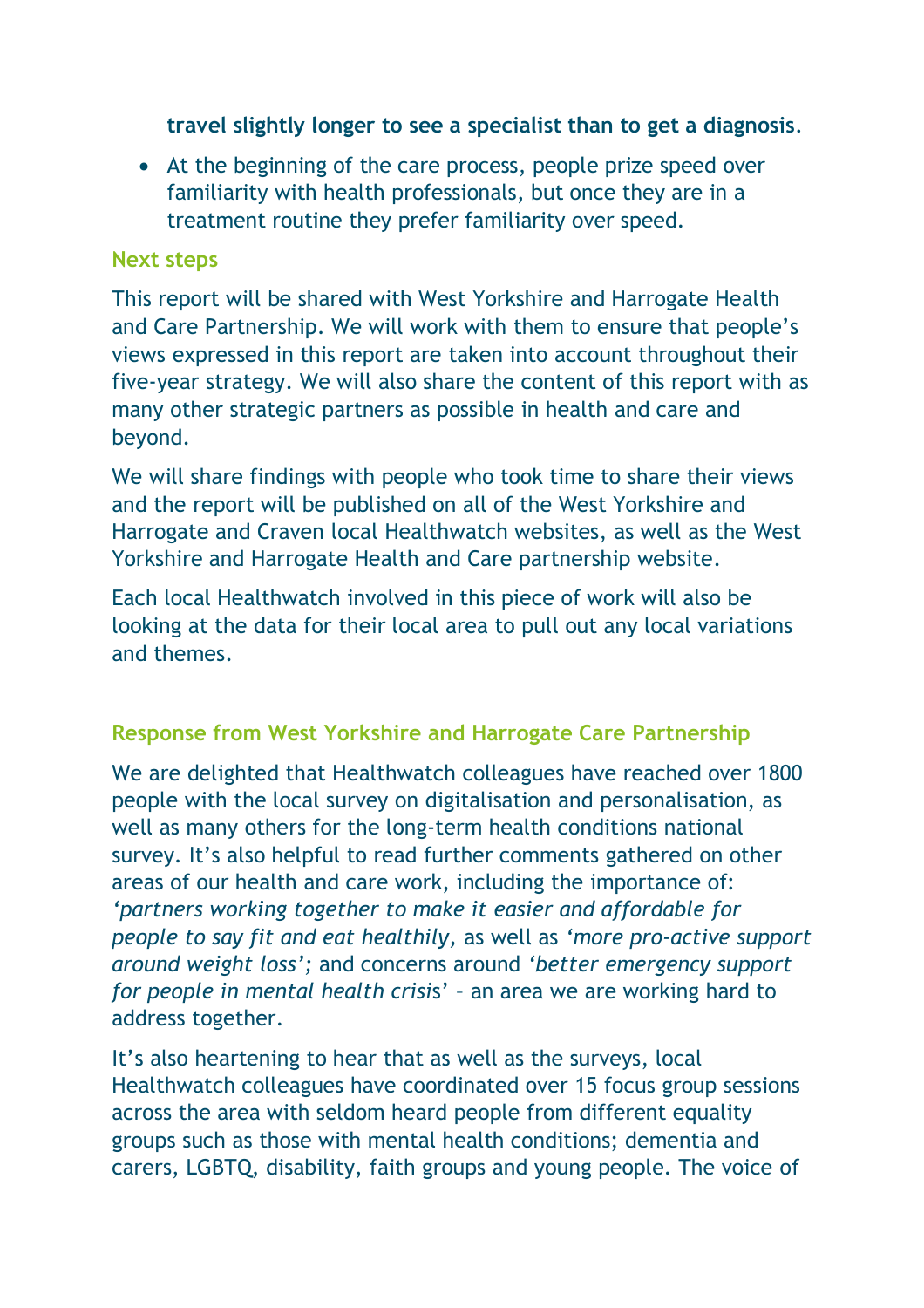carers taking part in the focus groups endorses our [programme](https://www.wyhpartnership.co.uk/our-priorities/unpaid-carers) approach that: *'carers need more support to keep them safe and healthy including regular health checks, respite care and flexible appointments to fit round caring responsibilities'.*

The comments received around quicker appointment times are very helpful. This is a fundamental part of the [primary care a](https://www.wyhpartnership.co.uk/our-priorities/primary-and-community-care-services)nd [urgent and](https://www.wyhpartnership.co.uk/our-priorities/urgent-and-emergency-care)  [emergency care](https://www.wyhpartnership.co.uk/our-priorities/urgent-and-emergency-care) programmes. For example, Yorkshire Ambulance Service NHS Trust (YAS) had been awarded the contract for NHS 111 telephony, call handling and core clinical advice service (referred to as IUC) in Yorkshire and the Humber. This will see an increase in clinical advice and direct booking; clinical validation for emergency department referrals and managing dental calls for children under five.

We will be sharing this eagerly awaited report with all our priority [programme](https://www.wyhpartnership.co.uk/our-priorities) leads and asking for their response on how they intend to make best use of the findings in their work plans.

This engagement report will also be discussed at our leadership meetings, including the Clinical Forum; [West Yorkshire Association of](https://www.wyhpartnership.co.uk/our-priorities/hospitals-working-together)  [Acute Trusts](https://www.wyhpartnership.co.uk/our-priorities/hospitals-working-together) (hospitals working together); [The Mental Health, Learning](https://www.wyhpartnership.co.uk/our-priorities/mental-health)  [Disability and Autism Collaborative;](https://www.wyhpartnership.co.uk/our-priorities/mental-health) and [Joint Committee of the Nine](https://www.wyhpartnership.co.uk/meetings/west-yorkshire-harrogate-joint-committee-ccgs)  [Clinical Commissioning Groups;](https://www.wyhpartnership.co.uk/meetings/west-yorkshire-harrogate-joint-committee-ccgs) as well as the [Partnership Board](https://www.wyhpartnership.co.uk/meetings/partnershipboard) which meets in public in September 2019. Members of all leadership groups are keen to read the report and to act on the findings wherever possible.

Key to all of the above is our next steps. I'm sure colleagues working in Bradford District and Craven; Calderdale, Harrogate, Kirklees, Leeds and Wakefield will find the report very useful when planning any further engagement work needed at a local level as we will for the West Yorkshire and Harrogate priority programmes. The engagement findings are an important part of developing our Five Year Strategy.

One clear theme worth noting is that people want us to work: *'towards stopping folk getting ill rather than curing illnesses'.* This message of preventing ill health, early help and intervention is consistent with the conversations held at the Partnership Board meeting in public in June.

The importance of joining up services for people at a local level in Bradford District and Craven; Calderdale, Harrogate, Kirklees, Leeds and Wakefield will remain at the heart of local and West Yorkshire and